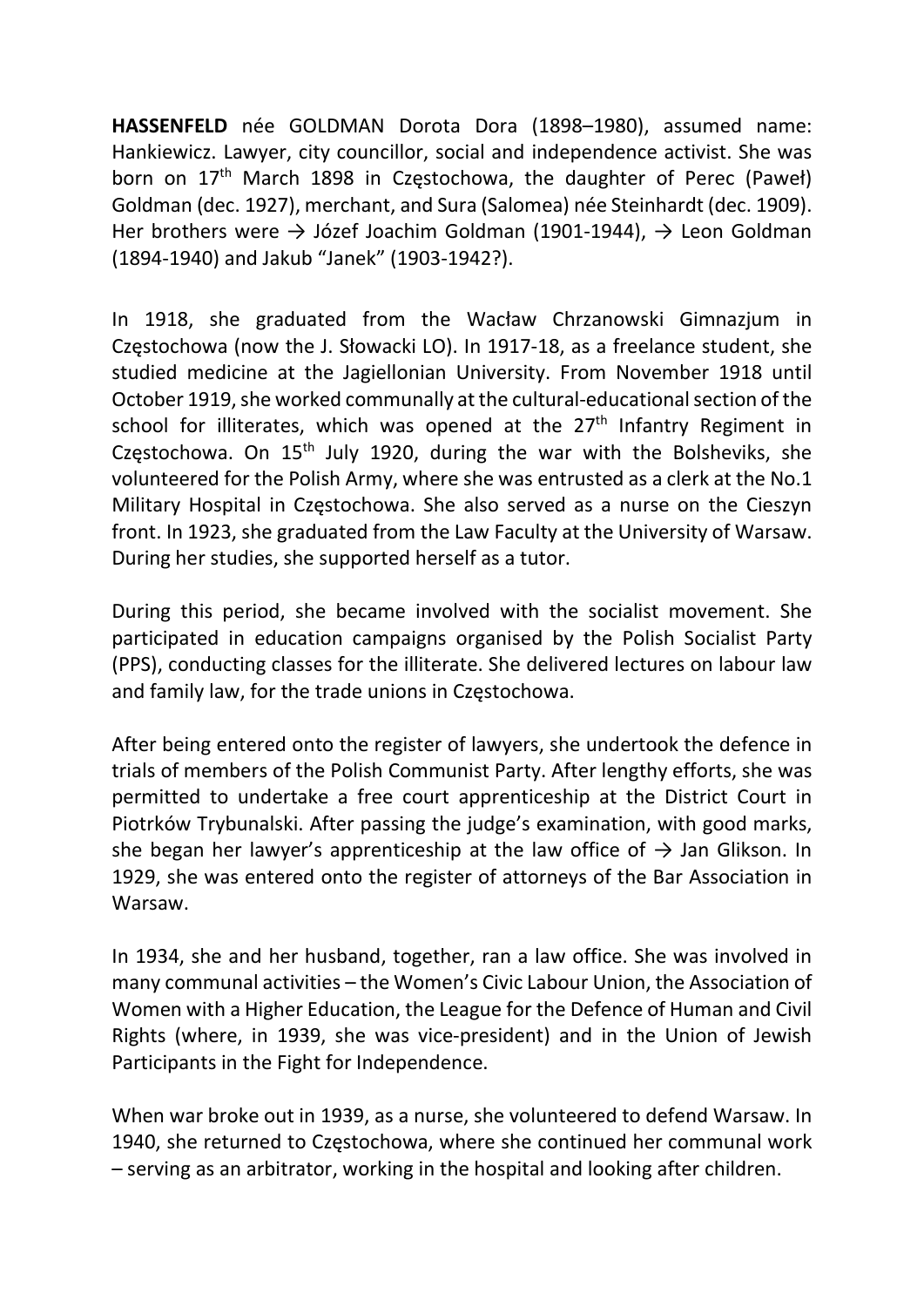From April 1941, she was forced to live in the ghetto. At the end of 1941, thanks to external help, she got out of the ghetto and hid near Koniecpol. In 1942, in Warsaw, under the surname "Hankiewicz", she taught secretly there. During the 1944 Warsaw Uprising, she was a nurse in Wawrzyszewo. After the fall of the uprising, she extricated herself from Warsaw and, together with her husband, she settled in Pocieszna Górka, in the Piotrków District. There, she organised secret education classes for the children from nearby villages.

In February 1945, she returned to Częstochowa where, together with her husband, she opened a law office (at II Aleja 32), which she ran until 1952. From 1953, she was an attorney at the No.1 Bar Association. She a member of a number of communal organisations:

- Democratic Lawyers Association,
- Friends of Children Association,
- Polish-Soviet Friendship Society,
- The Maritime League,
- The Women's league (she was a member of the boards at municipal, district, provincial and national boards),
- She belonged to the board of the Women's Council of the Municipal Retail Trade (MHD),
- She belonged to the board of the Society for the Development of the Western Land, and
- She belonged to the board of the Association of Women Lawyers.

In 1953–1957, she was a councillor on the Municipal National Council in Częstochowa, chairing its Labour and Social Assistance Commission. She was legal advisor to the MHD, as well as to the "Samopomoc Chłopska" District Union of Community Cooperatives.

She retired in 1970. She died on 6th March 1980 in Częstochowa and was buried in Kule Cemetery (section 111, row 5, grave No. 5). Her awards included Knight's Cross OOP, the Silver Cross of Merit, twice awarded the Medal of the 10<sup>th</sup> Anniversary of the People's Poland and the Gold Badge of PRL Advocacy (1978).

She and her husband,  $\rightarrow$  Marian Hassenfeld, had no children. Together with her husband, she raised her niece Anna Goldman, a doctor, who is the main character in Hanna Krall's Tajemnicą jest to... (part four: Białej Marii, Warsaw 2013).